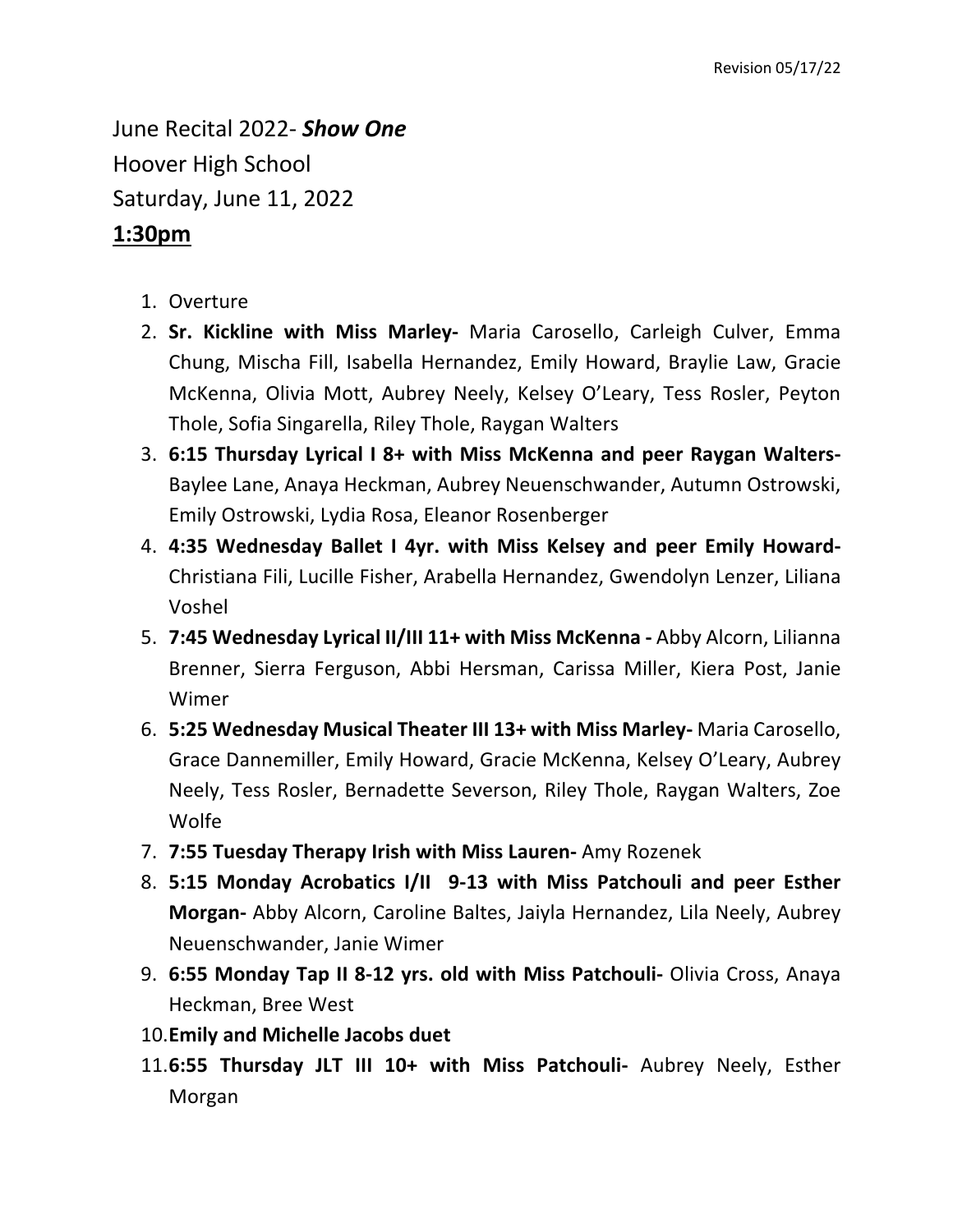- 12.**4:50 Monday Music and Movement 3yr. old with Lisa and peer Zoe Wolfe**-Josie Bennett, Mollie Crallie, Kaira Heckman, Alex Ostrowski
- 13.**7:45 Wednesday Kickline Jr. with Miss Lauren-** Olivia Cross, Anaya Heckman, Lila Neely, Aubrey Neuenschwander, Autumn Ostrowski, Emma Reifsnyder, Peyton Suppes with: Emma Chung, Carleigh Culver, Emily Howard, Braylie Law, Kelsey O'Leary, Tess Rosler, Riley Thole, Raygan Walters
- 14.**6:05 Tuesday Therapy Ballet/Lyrical 13+ with Miss Alyssia and peer Janie Wimer** – Christi Chaffinch, Katie Decker, Rikki Jones, Amy Rozenek
- 15.**6:55 Monday Pointe I/II with Miss Marley and peer Alexandria Heckaman-**Mischa Fill, Isabella Hernandez, Bernadette Severson, Sofia Singarella, Kiera Post, Ava Zahler, Zoe Wolfe
- 16.**5:25 Monday Irish I with Miss Emily and peers Annie Scheck, Lilianna Brenner-** Aubree Agona, Hattie Baker, Aneliese Coates, Macey Dietrich, Paige Dixon, Piper Harrison, Jillian Irwin, Rowen Keefe, Scarlett Kennedy, Emily Ostrowski, Emma Reifsnyder, Rosemary Roth, Maeryn Tack
- 17.**Eternity Irish Troupe with Miss Emily-** Lilianna Brenner, Jennie Bremer, Maria Carosello, Allie Dietrich, Emily Jacobs, Moriah Klein, Gracie McKenna, Esther Morgan, Andrew Neuenschwander, Aubrey Neuenschwander, Jenny Rigdon, Annie Scheck
- 18. **Joelle Morgan Solo**
- 19.**5:15 Thursday Tap I 4-6 yrs. old with Miss Aubrey and peer Lila Neely-**Quinn Antonelli, Charity Brenner, Ella England, Lucille Fisher, Lennon Cox, Aubrey Henslee, Oliver Kennedy, Gavin Terhune, Madeline Tyrell
- 20.**6:15 Wednesday Jazz I with Miss Riley and Bernadette Severson peer –** Leigha Popa, Jenny Snook, Violet Toews, Allison Welman
- 21.**Maria Carosello and Raygan Walters duet**
- 22.**6:15 Wednesday Pointe III with Miss Marley-** Emma Chung, Emily Howard, Gracie McKenna, Jodi Simmons
- 23.**5:25 Wednesday Ballet I/II 8-11 yrs. old with Miss Carleigh and peer Bella Hernandez-** Samantha Duke, Hannah Ferguson, Elianna Regimbal, Dahlia Toews